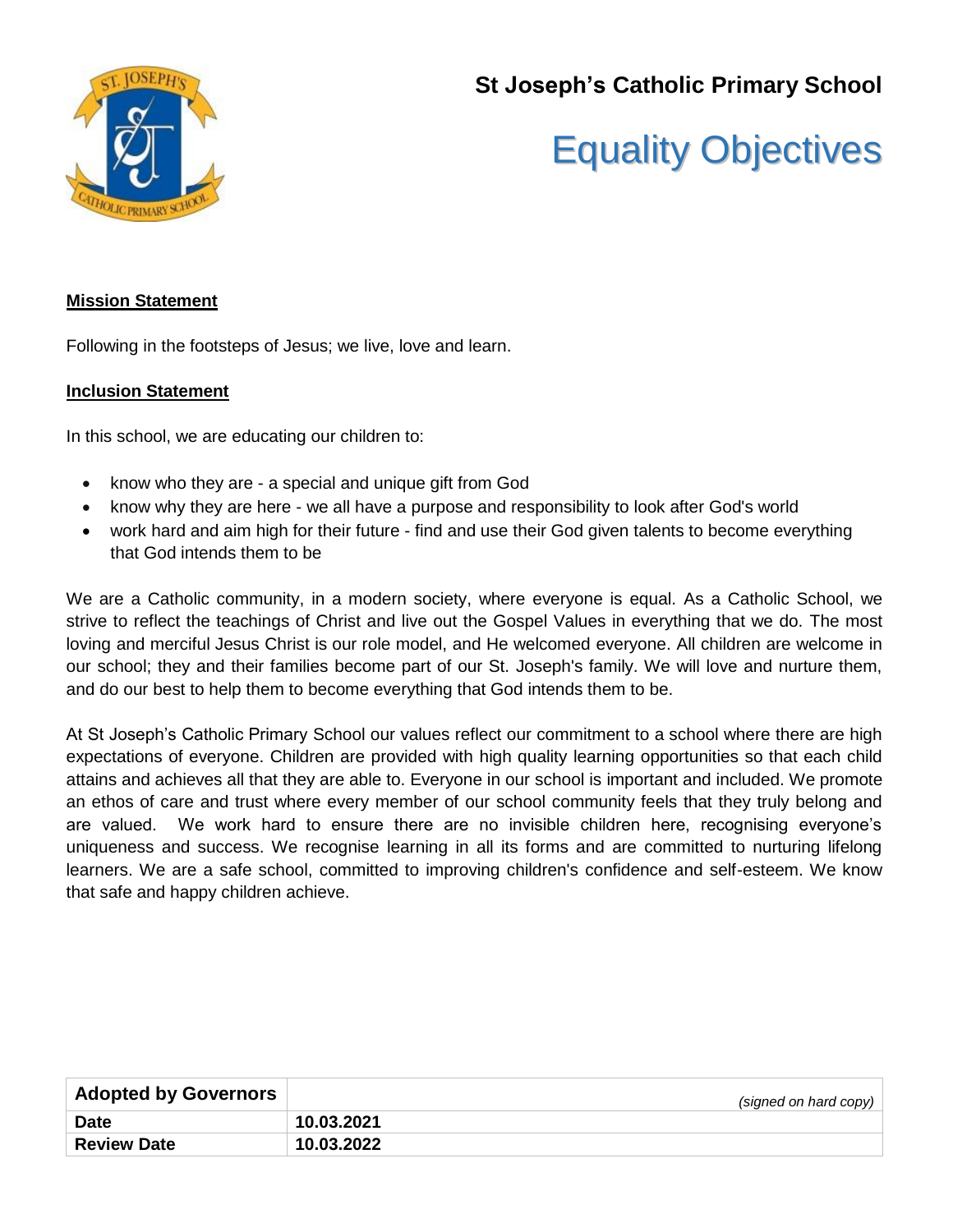# **Equality Objectives 2021**

The protected characteristics which will inform our objectives are:

- Race
- Religion or belief
- Gender

# **Objective**

To promote spiritual, moral, social and cultural development through all appropriate curricular opportunities, with particular reference to issues of equality and diversity

### **1. Background evidence**

#### **Why have we chosen this objective?**

St Joseph's Catholic Primary School is 87% White British; we have a small number of children for whom English is an additional language. As a result, without direct action our children may go through their Primary school years with a very narrow view on what it means to be a British Citizen.

# **2. Procedure**

#### **What in practice are we actually going to do?**

#### **Background**

As a Catholic school the children are educated within the Catholic faith. The children follow the National Curriculum for all subjects other than Religious Education, which is taught through the 'Come and See' scheme of work made available through Liverpool Archdiocese.

Through the Come and See' scheme, assemblies and other areas of the curriculum such as English, children will learn about other cultures and faiths.

#### **Aim**

We want our children to have greater knowledge of other culture and religions and expand their world-view.

We want our children to 'experience' other culture and meet people of different faiths and cultures both in our school and in other places of worship

We want our children to recognise that understanding and knowledge of other world views can ultimately lead to greater tolerance and cohesion.

#### **What we will do**

We have devised a coherent plan which will complement the children's work in Come and See to ensure that children learn about and experience other cultures and points of view in a structured way throughout the school year.

We will present lessons/assemblies and experiences within the context of our Catholic and British values so as to underline their importance.

Children will learn about 4 influential figures over the course of the year, all of whom come from different cultures and ethnic backgrounds to themselves. They will learn how their beliefs and their legacies have led to changes in the world in which we live. The 4 key people will be: Oscar Romero, Rosa Parks, Nelson